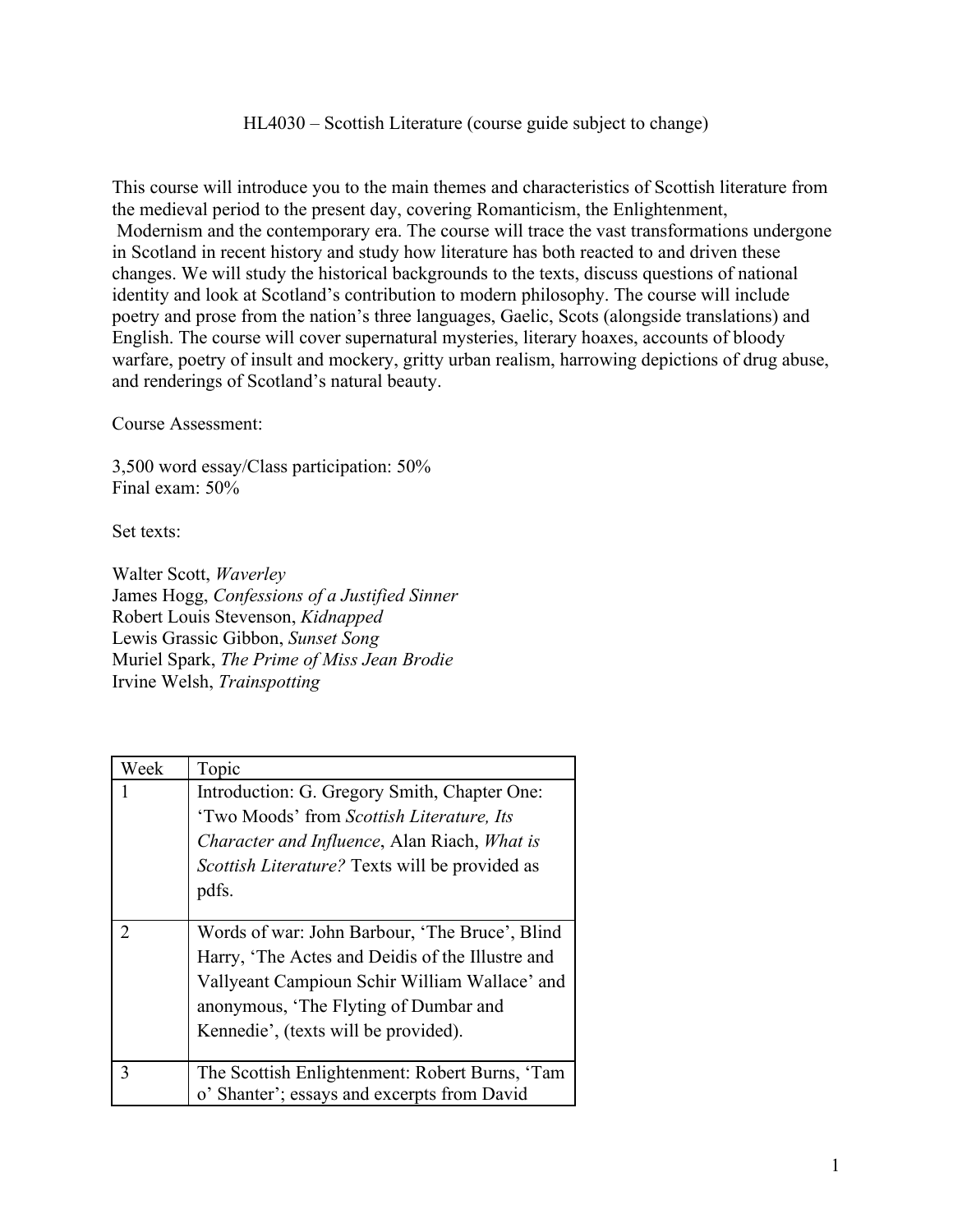|    | Hume. Hume texts will be provided as pdf.                                             |
|----|---------------------------------------------------------------------------------------|
| 4  | The Historical Novel: Walter Scott, Waverley<br>(1814)                                |
| 5  | A Celtic Fake? Macpherson's<br>Ossian (text will be provided)                         |
| 5  | Duality and diablerie: James Hogg, Confessions<br>of a Justified Sinner (1824)        |
| 6  | Highland Adventures: Robert Louis Stevenson,<br>Kidnapped (1886)                      |
| 7  | Scottish Renaissance 1: Hugh MacDiarmid,<br>selected poetry (texts will be provided). |
| 8  | Scottish Renaissance 2: Lewis Grassic Gibbon,<br>Sunset Song (1932)                   |
| 9  | Scottish Renaissance 3: Selected poetry by<br>Somhairle MacGill-Eain/Sorley MacLean   |
| 10 | 'an unusual teacher': Muriel Spark, The Prime of<br>Miss Jean Brodie (1961)           |
| 11 | Urban Scotland 1: Irvine Welsh, Trainspotting<br>(1993)                               |
| 12 | Urban Scotland 2: James Kelman, selected short<br>stories. (texts will be provided).  |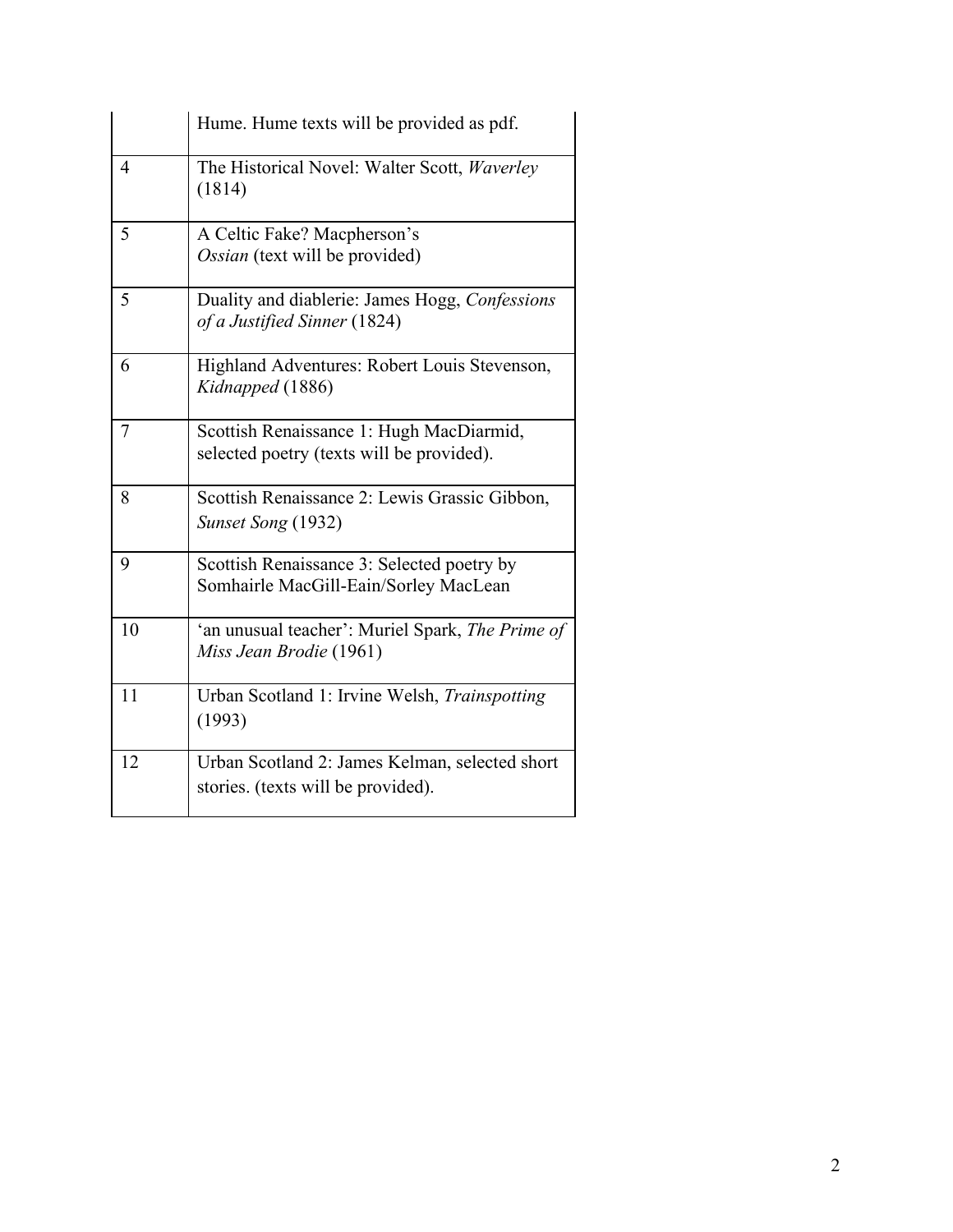#### **Further Reading**

#### **General:**

Alcobia-Murphy, Shane; Archbold, Johanna; Gibney, John; Jones, Carol (Eds.). *Beyond the Anchoring Grounds*: *More Cross-Currents in Irish and Scottish Studies*. Belfast: Cló Ollscoil na Banríona, 2005.

Bell, Bill. *The Edinburgh History of the Book in Scotland* (vol. III). Edinburgh: Edinburgh University Press, 2007.

Bell, Eleanor. *Questioning Scotland: Literature, Nationalism, Postmodernism*. Basingstoke: Palgrave, 2004.

Black, Ronald (Ed). *An Tuil – Anthology of 20th Century Scottish Gaelic Verse*. Edinburgh: Polygon, 2012.

Carruthers, Gerard et al (Eds). *Beyond Scotland – New Contexts for Twentieth Scottish Literature*. Amsterdam and New York: Rodopi, 2004.

Chapman, Malcolm. *The Gaelic Vision in Scottish Culture*. London: Croom Helm, 1978.

Craig, Cairns. *Devolving English Literature*. Edinburgh: Edinburgh University Press, 2000.

Craig, Cairns*. Intending Scotland: Explorations in Scottish Culture since the Enlightenment*. Edinburgh: Edinburgh University Press, 2009.

Craig, Cairns (Ed). *The History of Scottish Literature* (Vol 4 – Twentieth Century). Aberdeen; Aberdeen University Press, 1987, pp. 103-118.

Craig, Cairns. *The Modern Scottish Novel: Narrative and the National Imagination*. Edinburgh: Edinburgh University Press, 1999.

Crawford, Robert. *Scotland's Books*. Oxford: Oxford University Press, 2009.

Crawford, Robert (Ed.). *The Scottish Invention of English Literature*. Cambridge: Cambridge University Press, 1998.

Crotty, Patrick. 'That Caledonian Antisyzygy' in *The Poetry Ireland Review*, No. 63, Winter, (1999), pp. 89–93.

Devine, T.M. *Scotland's Empire, 1600* – *1815*. London: Penguin Allen Lane, 2003.

Devine, T.M. *The Scottish Nation: 1700* – *2000*. New York: Penguin, 2001.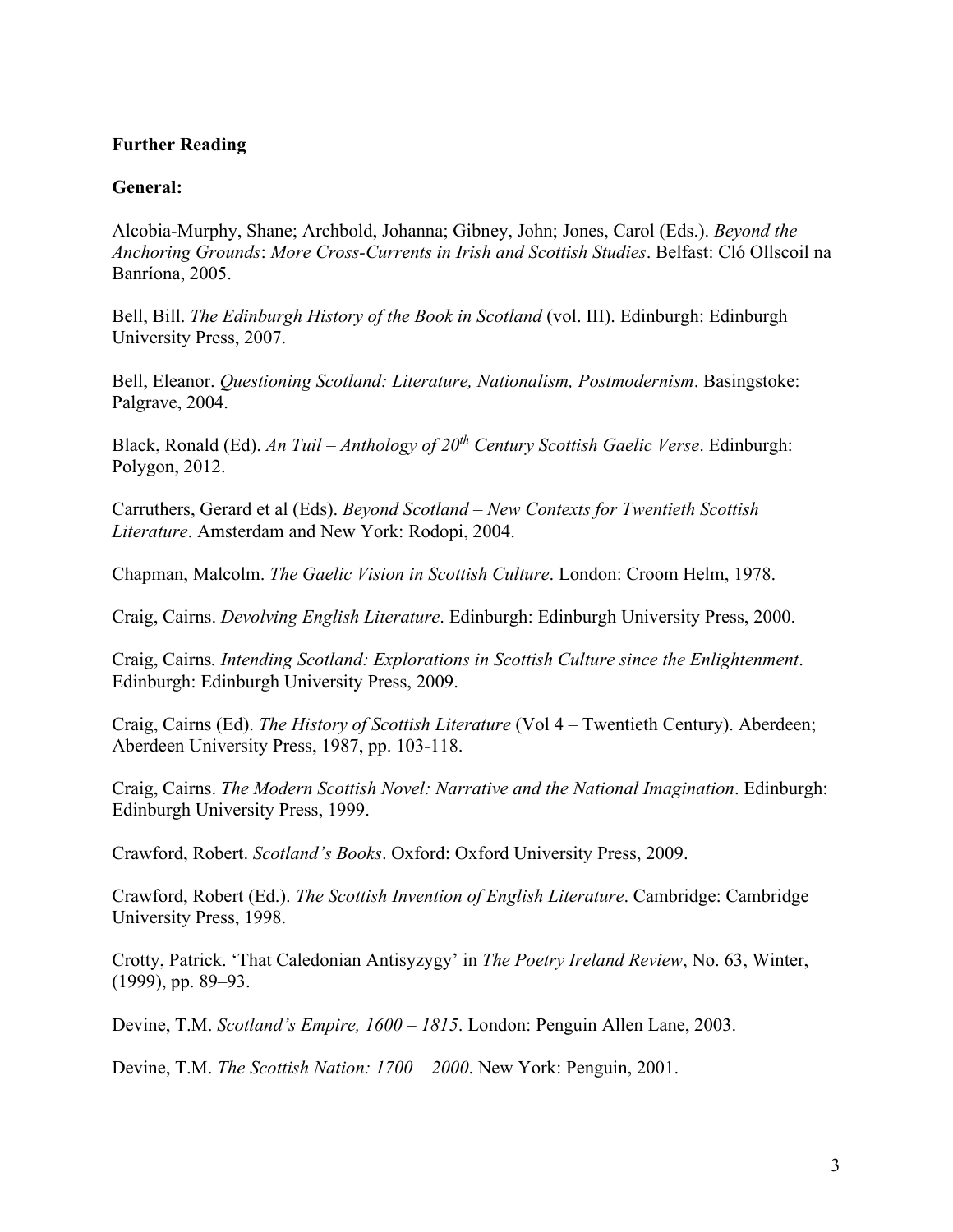Duncan, Ian. *Scott's Shadow: The Novel in Romantic Edinburgh*. Princeton: Princeton University Press, 2007.

Gifford, Douglas et al (Eds). *Scottish Literature*. Edinburgh: Edinburgh University Press, 2002.

Gifford, Douglas (Ed.). *The History of Scottish Literature* (Vol. 3). Aberdeen: Aberdeen University Press, 1988.

Hook, Andrew (Ed.). *The History of Scottish Literature Volume 2 1660 – 1800*. Aberdeen: Aberdeen University Press, 1987.

Longley, Edna; Hughes, Eamonn and O'Rawe, Des (Eds.). *Ireland (Ulster) Scotland: Concepts, Contexts, Comparisons*. Belfast: Cló Ollscoil na Banríona, 2003.

Lynch, Michael. *Scotland: A New History*. London: Pimlico, 1992.

Lynch, Michael (Ed.). *The Oxford Companion to Scottish History*. Oxford: Oxford University Press, 2001.

McCourt, David. *Understanding Scotland: The Sociology of a Nation*. London and New York: Routledge, 2001.

McCulloch, Margery Palmer. *Scottish Modernism and its Contexts 1918-1959*. Edinburgh: Edinburgh University Press, 2009.

MacDonald, Catriona M. M. *Whaur Extremes Meet – Scotland's Twentieth Century*. Edinburgh, Birlinn, 2009.

McIlvanney, Liam and Carruthers, Gerard (Eds). *The Cambridge Companion to Scottish Literature*. Cambridge: Cambridge University Press, 2012, pp. 261-274.

McIlvanney, Liam and Ryan, Ray (Eds.). *Ireland and Scotland: Culture and Society, 1700-2000*. Dublin: Four Courts, 2005.

Pittock, Murray. *Scottish Nationality*. Basingstoke: Palgrave, 2001.

Ryan, Ray. *Ireland and Scotland*: *Literature and Culture, State and Nation, 1966–2000*. Oxford: Oxford University Press, 2002.

Smith, Gregory. *Scottish Literature: Its Character and Influence*. London: MacMillan and Co., 1919.

Watson, Roderick. *The Literature of Scotland*. Basingstoke: MacMillan, 1984.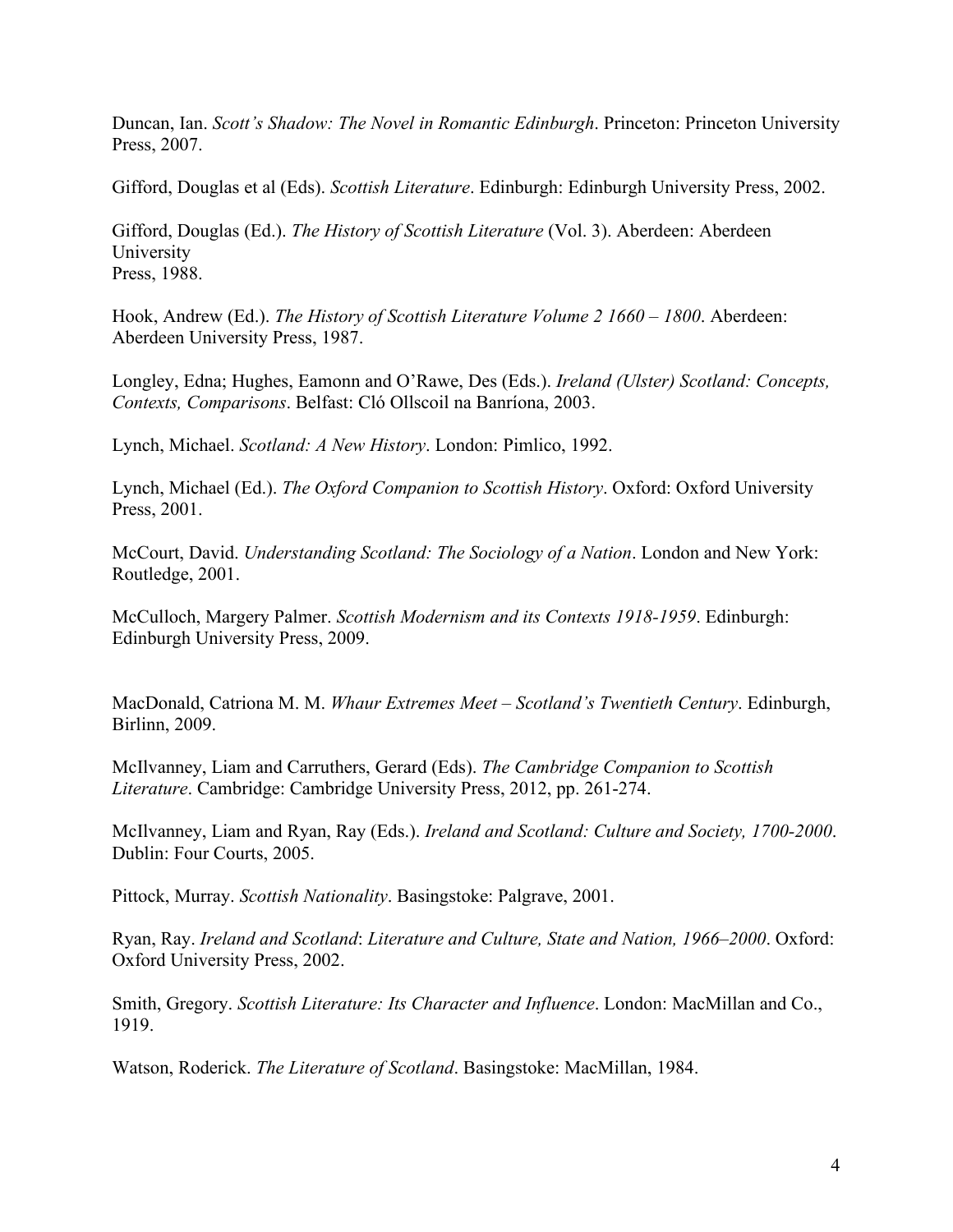Wittig, Kurt. *The Scottish Tradition in Literature*. Westport: Greenwood, 1958.

### **Robert Burns, David Hume and The Scottish Enlightenment:**

Bailey, Alan and O'Brien, Dan. *The Continuum Companion to Hume*. London and New York: Continuum, 2012.

Bryson, Gladys. *Man and Society: The Scottish Inquiry of the Eighteenth Century*. Princeton: Princeton University Press, 1945.

Broadie, Alexander (Ed). *The Cambridge Companion to the Scottish Enlightenment*. Cambridge: Cambridge University Press, 2003.

Broadie, Alexander (Ed.) *The Scottish Enlightenment: An Anthology*. Edinburgh: Canongate Press, 1997.

Buchan, James. *Capital of the Mind: How Edinburgh Changed the World*. Edinburgh: Birlinn, 2007.

Carruthers, Gerard (Ed.). *The Edinburgh Companion to Robert Burns*. Edinburgh: Edinburgh University Press, 2009.

Crawford, Robert. *Robert Burns and Cultural Authority*. Edinburgh: Polygon, 1997.

David Daiches (Ed.) *A Hotbed of Genius: The Scottish Enlightenment 1730–1790*. Edinburgh: Edinburgh University Press, 1986.

Daiches, David. *The Paradox of Scottish Culture: The Eighteenth Century Experience*. Oxford: Oxford University Press, 1964.

Daiches, David. 'The Scottish Enlightenment' in David Daiches (Ed.) *A Hotbed of Genius: The Scottish Enlightenment 1730-1790*. Edinburgh: Edinburgh University Press, 1986.

Norton, David Fate and Taylor, Jacqueline (Eds). *The Cambridge Companion to Hume* (Second Edition). Cambridge: Cambridge University Press, 2009.

McIlvanney, Liam. *Burns the Radical*. Phantassie, East Lothian: Tuckwell Press, 2002.

# **Walter Scott and James Hogg:**

Haggis, D. R. 'Scott, Balzac, and the Historical Novel as Social and Political Analysis: "Waverley" and "Les Chouans"' in The Modern Language Review, Vol. 68, No. 1 (1973), pp. 51-68.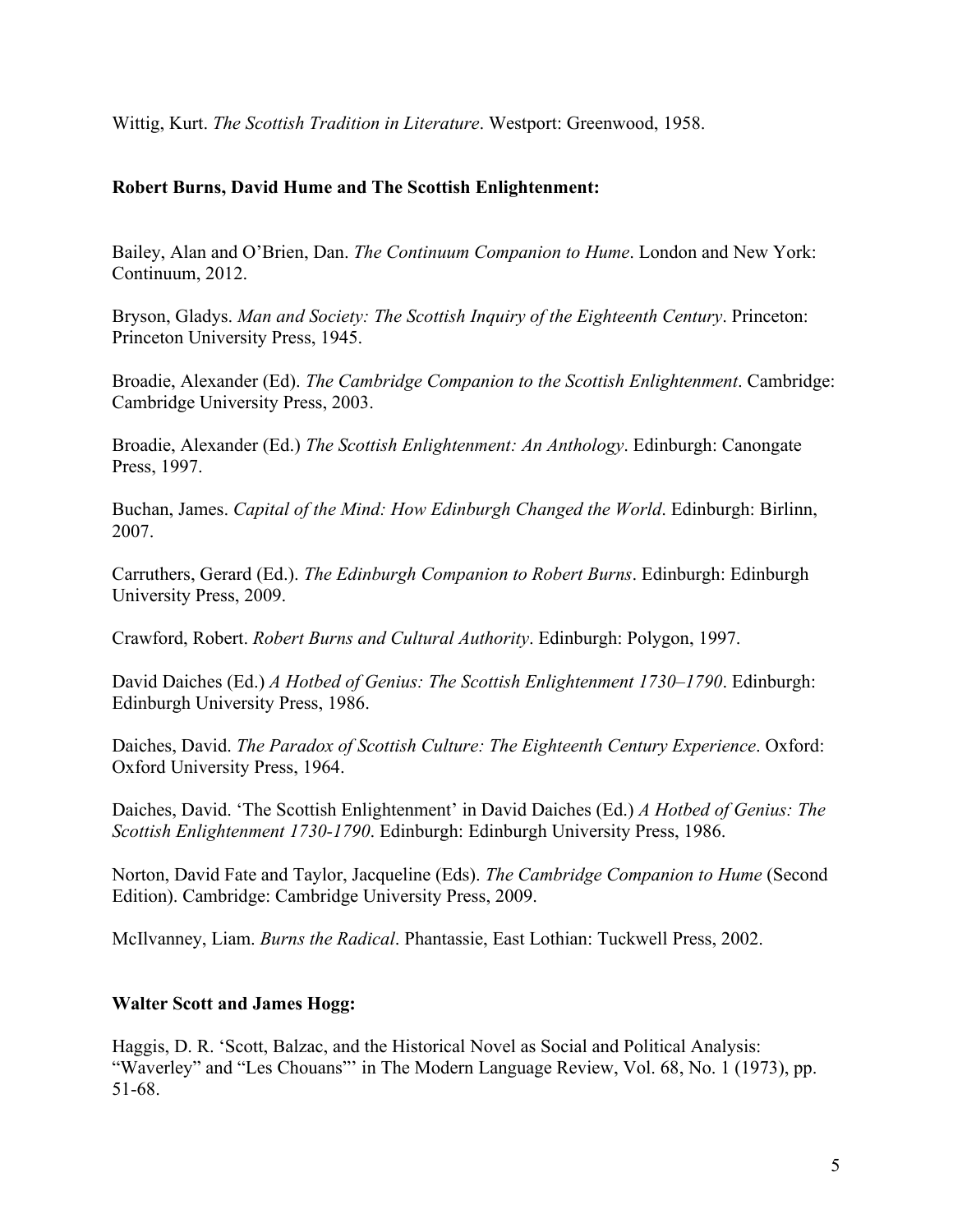Lincoln, Andrew. *Walter Scott and Modernity*. Edinburgh: Edinburgh University Press, 2006.

Lukács, Georg. *The Historical Novel*. London: Merlin, 1962.

Muir, Edwin. *Scott and Scotland: The Predicament of the Scottish Writer*. Edinburgh: Polygon, 1982.

Robertson, Fiona. *Legitimate Histories: Scott, Gothic and the Authority of Fiction*. Oxford Clarendon Press, 1995.

Simpson, Louis. *James Hogg: A Critical Study.* Edinburgh and London: Oliver and Boyd, 1962.

#### **Robert Louis Stevenson:**

Hammond, J.R. *A Robert Louis Stevenson Companion*. Basingstoke and London: Macmillan, 1984.

Reid, Julia. *Robert Louis Stevenson, Science, and the Fin de Siècle*. London: Palgrave Macmillan, 2006.

Sandison, Alan. *Robert Louis Stevenson and the Appearance of Modernism*. Basingstoke: Macmillan, 1996.

### **Neil M. Gunn and Lewis Grassic Gibbon:**

Gifford, Douglas. *Neil M Gunn and Lewis Grassic Gibbon*. Edinburgh: Kennedy and Boyd, 1983.

Gunn, Diarmid and Murray, Isobel (Eds). *Neil Gunn's Country: Essays in Celebration of Neil Gunn*. Edinburgh: Chambers, 1991, pp. 75-114.

Hart, Francis Russell. *Neil M. Gunn: The Man and the Writer*. Edinburgh: Blackwood, 1973.

McCulloch, Margery. *The Novels of Neil M Gunn: A Critical Study*. Edinburgh; Scottish Academic Press, 1987.

### **Hugh MacDiarmid:**

Bold, Alan. *MacDiarmid – The Terrible Crystal*. London: Routledge and Kegan Paul, 1983.

Gish, Nancy K (Ed.). *Hugh MacDiarmid: Man and Poet*. Edinburgh and Orono, Maine: Edinburgh University Press and the National Poetry Foundation, 1992.